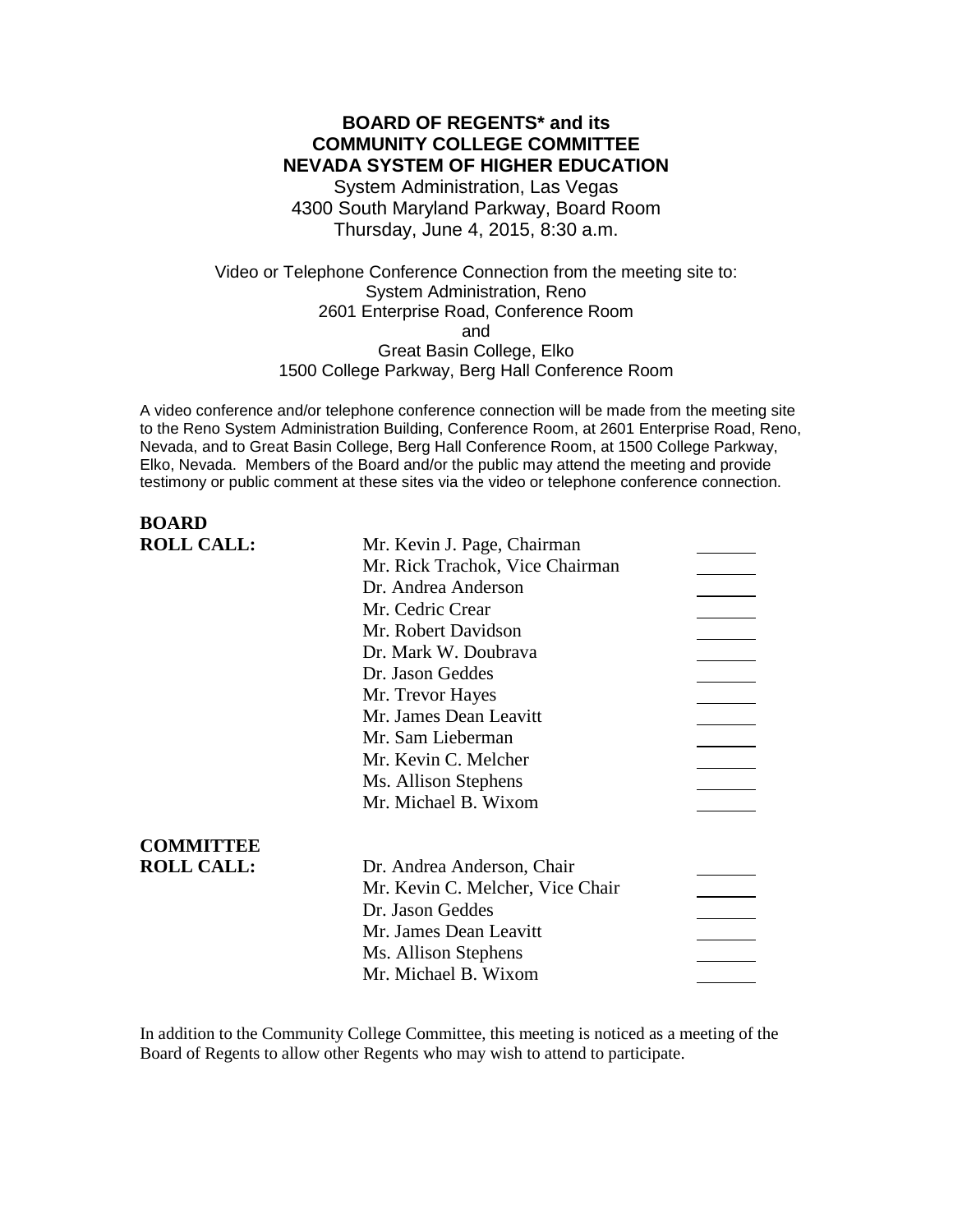### **IMPORTANT INFORMATION ABOUT THE AGENDA AND PUBLIC MEETING**

**NOTE:** Below is an agenda of all items scheduled to be considered. Notification is hereby provided that items on the agenda may be taken out of the order presented, two or more agenda items may be combined for consideration, and an agenda item may be removed from the agenda or discussion relating to an item on the agenda may be delayed at any time.

In accordance with the Board of Regents' Bylaws, Title I, Article V, Section 20, items voted on may be the subject of a motion to reconsider at this meeting. A motion to reconsider an item may be made at any time before adjournment of this meeting. Similarly, if an item is tabled at any time during the meeting, it may, by proper motion and vote, be taken from the table and thereafter be the subject of consideration and action at any time before adjournment of this meeting.

\* The Board's Committee meetings take place in accordance with the agendas published for those Committees. Regents who are not members of the Committees may attend the Committee meetings and participate in the discussion of Committee agenda items. However, action items will only be voted on by the members of each Committee, unless a Regent is temporarily made a member of that Committee under Board of Regents' Bylaws, Title 1, Article VI, Section 6. The full Board of Regents will consider Committee action items in accordance with the Board of Regents' agenda published for the current or for a subsequent meeting.

In accordance with the Board of Regents' Bylaws, Title 1, Art. V, Section 13, a quorum may be gained by telephonic hookup.

Some agenda items are noted as having accompanying reference material. Reference material may be accessed on the electronic version of the agenda by clicking the reference link associated with a particular item. The agenda and associated reference material may also be accessed on the Internet by visiting the Board of Regents' website at:

#### <http://system.nevada.edu/Nshe/index.cfm/administration/board-of-regents/meeting-agendas/>

Many public libraries have publicly accessible computer terminals. Copies of the reference material and any additional support materials that are submitted to the Board of Regents' Office and then distributed to the members of the Board of Regents after the mailing of this agenda but before the meeting, will be made available as follows: 1. Copies of any such materials are available at the Board of Regents' Office at 2601 Enterprise Road, Reno, Nevada, and the Board of Regents' Office at 4300 South Maryland Parkway, Las Vegas, Nevada. A copy may be requested by calling Keri Nikolajewski at (702) 889-8426; 2. Copies of any such materials will also be available at the meeting site.

Reasonable efforts will be made to assist and accommodate physically disabled persons attending the meeting. Please call the Board office at (775) 784-4958 in advance so that arrangements may be made.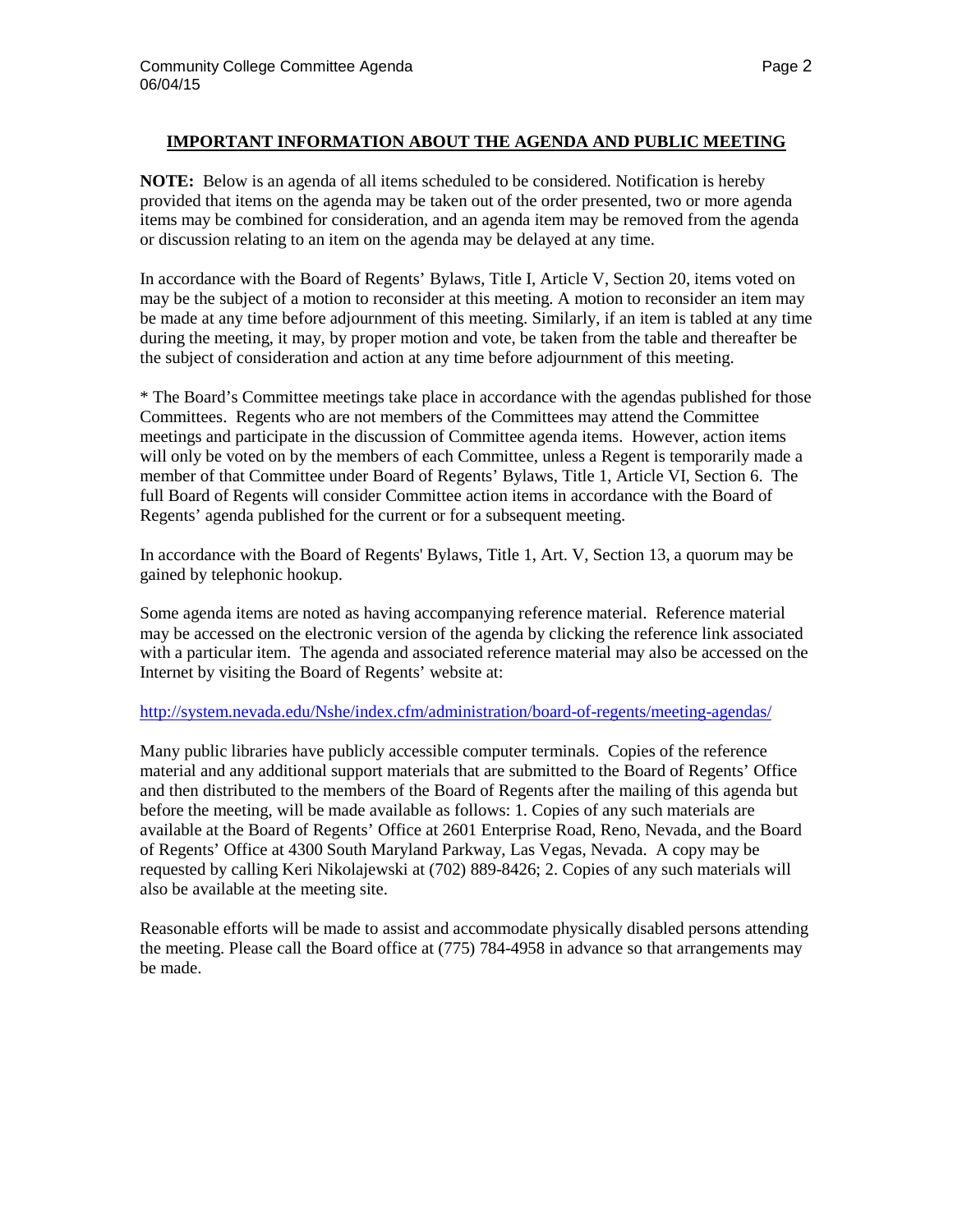# **1. PUBLIC COMMENT INFORMATION ONLY**

Public comment will be taken during this agenda item. No action may be taken on a matter raised under this item until the matter is included on an agenda as an item on which action may be taken. Comments will be limited to three minutes per person. Persons making comment will be asked to begin by stating their name for the record and to spell their last name. The Committee Chair may elect to allow additional public comment on a specific agenda item when that agenda item is being considered.

In accordance with Attorney General Opinion No. 00-047, as restated in the Attorney General's Open Meeting Law Manual, the Chair may prohibit comment if the content of that comment is a topic that is not relevant to, or within the authority of, the Board of Regents, or if the content is willfully disruptive of the meeting by being irrelevant, repetitious, slanderous, offensive, inflammatory, irrational or amounting to personal attacks or interfering with the rights of other speakers.

### **2. MINUTES FOR POSSIBLE ACTION**

Request is made for approval of the minutes from the February 26, 2015, meeting. *[\(Ref. CC-2\)](http://system.nevada.edu/tasks/sites/Nshe/assets/File/BoardOfRegents/Agendas/2015/jun-mtgs/cc-refs/CC-2.pdf)*

*ESTIMATED TIME: 5 mins.*

#### **3. INSTITUTIONAL ADVISORY COUNCIL INFORMATION ONLY MEETINGS**

Each community college president and institutional advisory council chair (or designee) will provide a report on the discussions and actions from their most recent meeting(s) held between February 26, 2015, and June 3, 2015.

*ESTIMATED TIME: 45 mins.*

# **4. COMMUNITY COLLEGE PROGRAMS INFORMATION ONLY SERVING SECONDARY STUDENTS**

Each community college will provide a report on the status of special programs such as Jump Start, community college high schools and other dual credit or advanced placement programs serving secondary schools/students.

*ESTIMATED TIME: 30 mins.*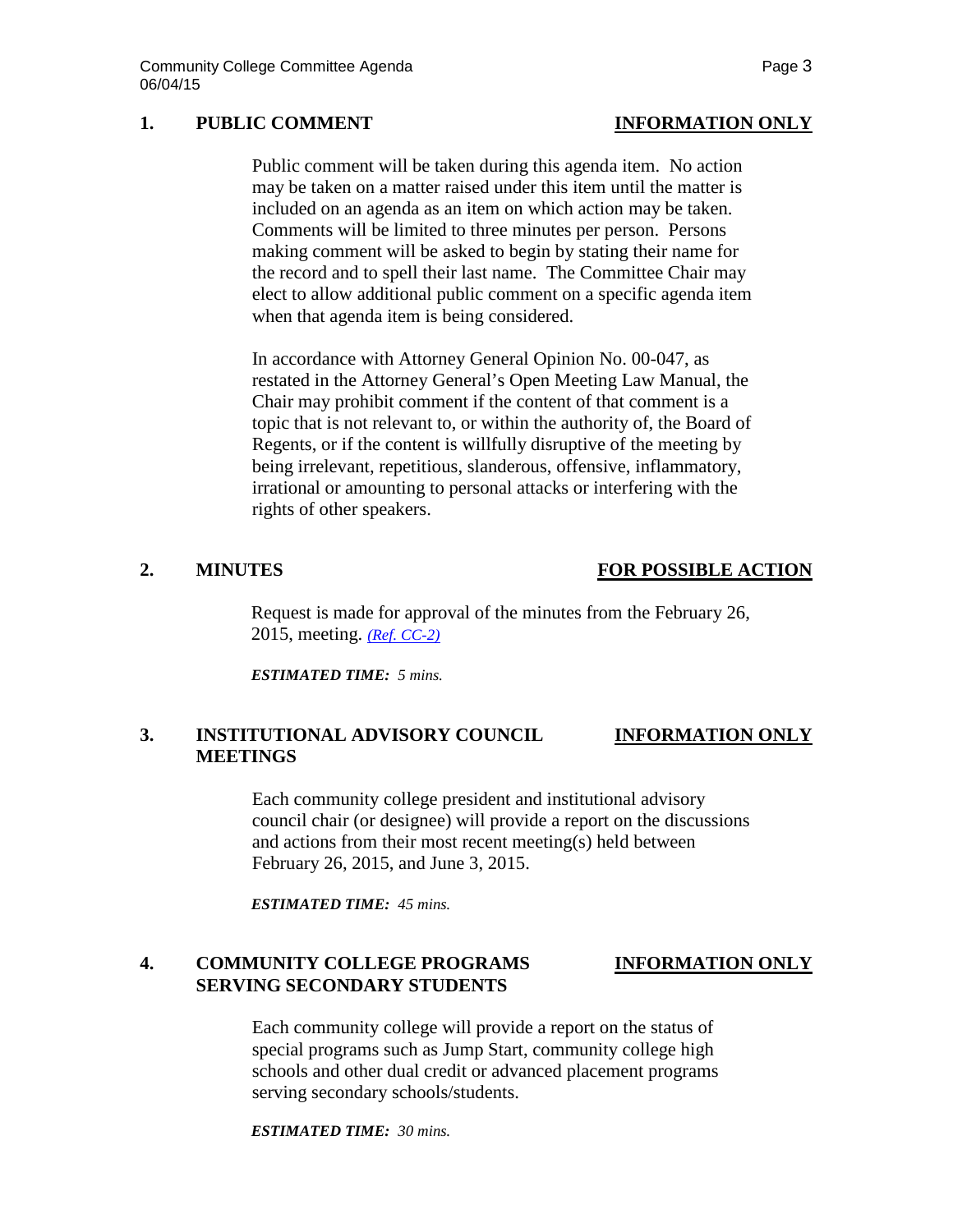#### **5. COMMUNITY COLLEGE INFORMATION ONLY CAMPUS UPDATES**

Each community college president will be given an opportunity to provide the Committee with campus related updates on community college initiatives that have occurred since the Committee's last regular meeting.

*ESTIMATED TIME: 30 mins.*

#### **6. NEVADA COLLEGE COLLABORATIVE INFORMATION ONLY**

The Nevada College Collaborative is an initiative to provide college leadership with mechanisms to allow talent sharing, shared purchasing power and shared services. Executive Director Frank R. Woodbeck will report on the progress of Nevada College Collaborative initiatives, including grants, shared services and inter-agency collaboration.

*ESTIMATED TIME: 15 mins.*

### **7. INSTITUTIONAL ADVISORY COUNCILS, INFORMATION ONLY ADDITIONAL RESPONSIBILITIES**

Dr. Michael D. Richards, President, CSN, will lead a discussion on additional specific responsibilities the institutional advisory councils should be asked to assume.

*ESTIMATED TIME: 30 mins.*

#### **8. INSTITUTIONAL ADVISORY COUNCILS INFORMATION ONLY GUIDELINES**

The Committee will hear a report on the formulation of institutional advisory council guidelines and use by each community college.

*ESTIMATED TIME: 15 mins.*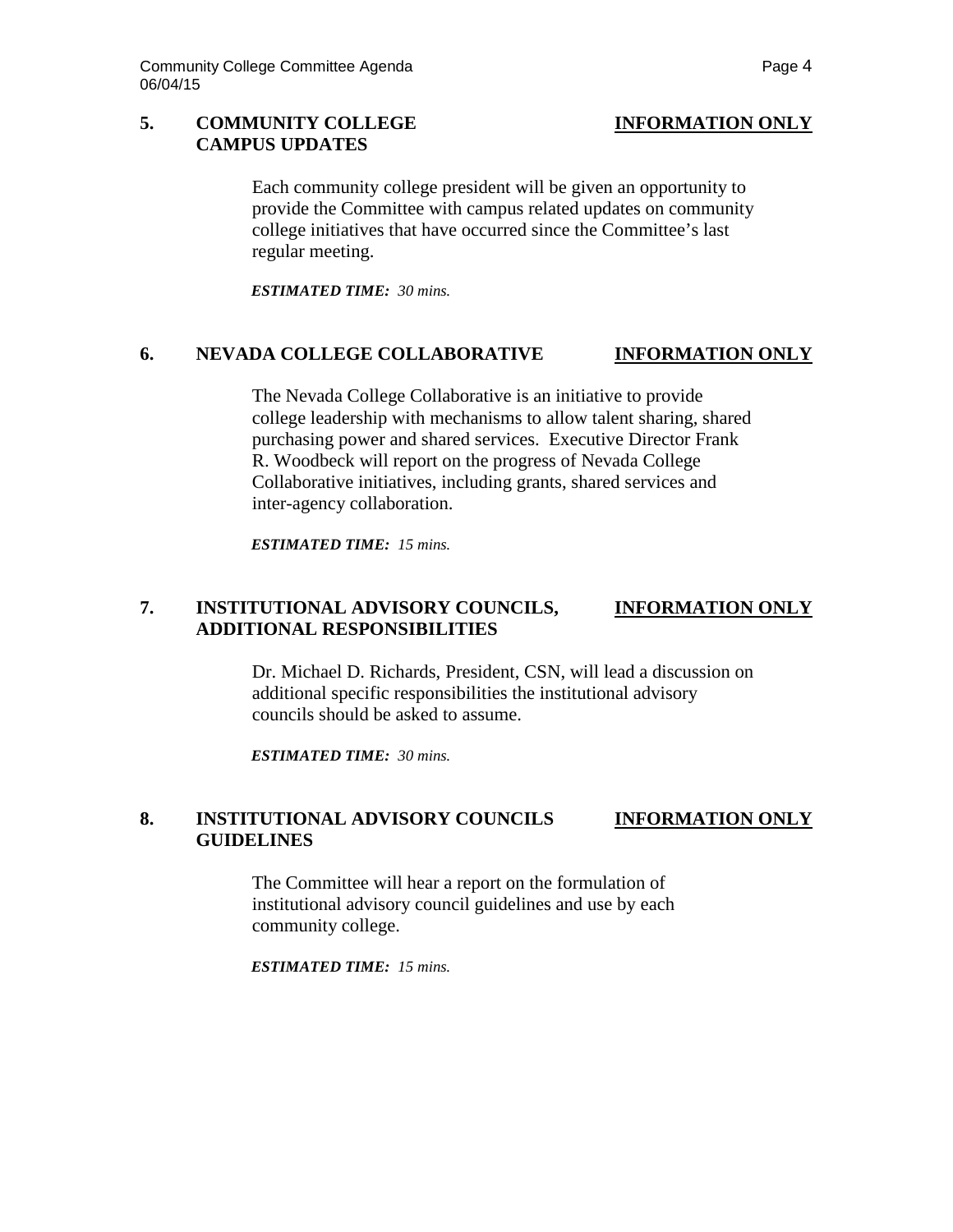# **9. INSTITUTIONAL ADVISORY COUNCILS, FOR POSSIBLE ACTION REVISION TO CHARGE - ELECTION OF OFFICERS**

Staff will present for the Committee's approval a revision to the institutional advisory council charge to correct conflicting language in the process outlined for the election of officers. *[\(Ref. CC-9\)](http://system.nevada.edu/tasks/sites/Nshe/assets/File/BoardOfRegents/Agendas/2015/jun-mtgs/cc-refs/CC-9.pdf)*

*ESTIMATED TIME: 5 mins.*

# **10. ADVANCED MANUFACTURING INFORMATION ONLY TECHNOLOGY CAREER PATHWAY**

Jim New, Dean of Technical Sciences, TMCC, and Dr. Dana Ryan, Director of Career and Technical Education (CTE) and Signature Academies, Washoe County School District, will report on the creation of a career pathway in advanced manufacturing technology that begins in the junior year of a CTE school, continues through community college and ends with an engineering degree from UNR. The report will include a plan for launching the pilot program.

*ESTIMATED TIME: 30 mins.*

### **11. AMERICAN APPRENTICESHIP INITIATIVE INFORMATION ONLY GRANT**

Jim New, Dean of Technical Sciences, TMCC, and Cyndy Ortiz Gustafson, Principal, Strategic Progress, will present a report on the Northern Nevada College Apprenticeship Consortium's application for the American Apprenticeship Initiative Grant available through the U.S. Department of Labor. The report will include a work plan and information on public/private partnerships. *[\(Ref. CC-11\)](http://system.nevada.edu/tasks/sites/Nshe/assets/File/BoardOfRegents/Agendas/2015/jun-mtgs/cc-refs/CC-11.pdf)*

*ESTIMATED TIME: 15 mins.*